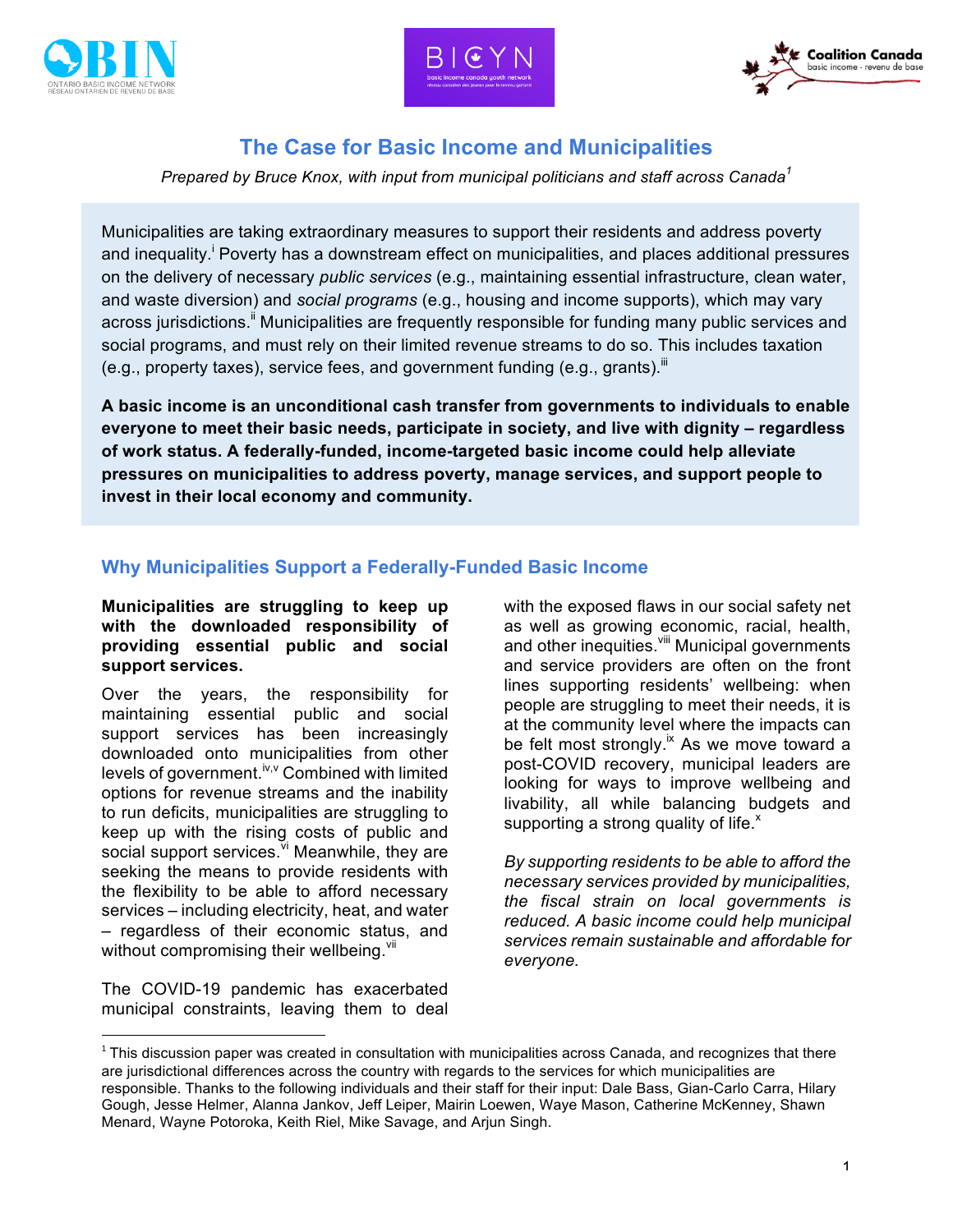## **Basic income can alleviate pressures on municipalities to address poverty.**

When people have a sufficient income, municipalities are better equipped to ensure that everyone has access to the public and social services they need, from affordable utilities to subsidies for programs and services. Importantly, many of the services and supports provided by municipalities have direct implications for the social determinants of health: the social and economic factors that determine individual and population health. ${}^{xi}$ 

Due to jurisdictional differences, municipalities have varying degrees of influence on the range of social determinants that can shape health outcomes. That said, a basic income could meaningfully affect several determinants, with positive knock-on effects for municipalities. For instance, income represents perhaps the most important social determinant of health.<sup>xii,xiii</sup> Evidence from basic income pilots shows that providing people with a sufficient and secure income results in improved mental and physical health, decreased poverty rates, and greater access to medication and supplements, nutritious food, and transportation.<sup>xiv,xv,xvi</sup>

Another core social determinant with clear relevance for municipalities is housing. $x$ <sup>xvii,xviii</sup> Research from the Ontario Basic Income Pilot found that access to a guaranteed income supported participants to find and secure more affordable, suitable, and safe housing. $x^{ik}$  By helping people to become and remain housed, a basic income could alleviate the downloaded pressure on municipalities to meet their residents' housing needs, as well as prevent homelessness.

While a basic income would ideally replace provincial, territorial, and municipal income assistance programs, it should complement other services and supports that disproportionately support low-income individuals. That said, providing people with sufficient income could conceivably reduce the demand for supportive programs and services. In addition to offering greater dignity and autonomy, providing a basic income at a livable level might help address what is often a major driver of demand for housing, food security, mental health, and other programs: a lack of income. $x_{x,x}$ <sub>xx</sub> As such, a basic income could help alleviate the pressures municipalities face in providing these crucial social supports. This is not to say these supports would no longer be needed: however, implementing a basic income could support municipalities' capacity to provide more effective, affordable, and high-quality services that work in tandem with those under provincial, territorial, and federal jurisdiction.<sup>xxii</sup>

*As an income security program, basic income would work in concert with necessary social services to better support low-income individuals – while helping municipalities to do the same.*

### **Basic income builds communities.**

A permanent basic income could stimulate economies, boost consumer spending, and encourage individuals to shop locally. XXIII, XXIV Improved financial stability makes it easier for residents to participate, contribute, and invest in their local economies and communities.

In this way, basic income represents an exciting opportunity for municipalities to harness the sense of security and belonging that it might offer. Rather than responding to crises, municipalities might be better placed to explore and support innovative and forwardlooking solutions that enhance livability and wellbeing: for instance, developing culturallyappropriate services, building sustainable and environmentally-friendly infrastructure, and pursuing more inclusive and accessible urban planning solutions. When residents can participate, contribute, and invest in their local communities, everyone is better equipped to help build a strong and just social fabric.

*In addition to supporting people to live their lives with dignity, a basic income can help remove barriers to active community engagement, enabling individuals to participate more meaningfully in society.*